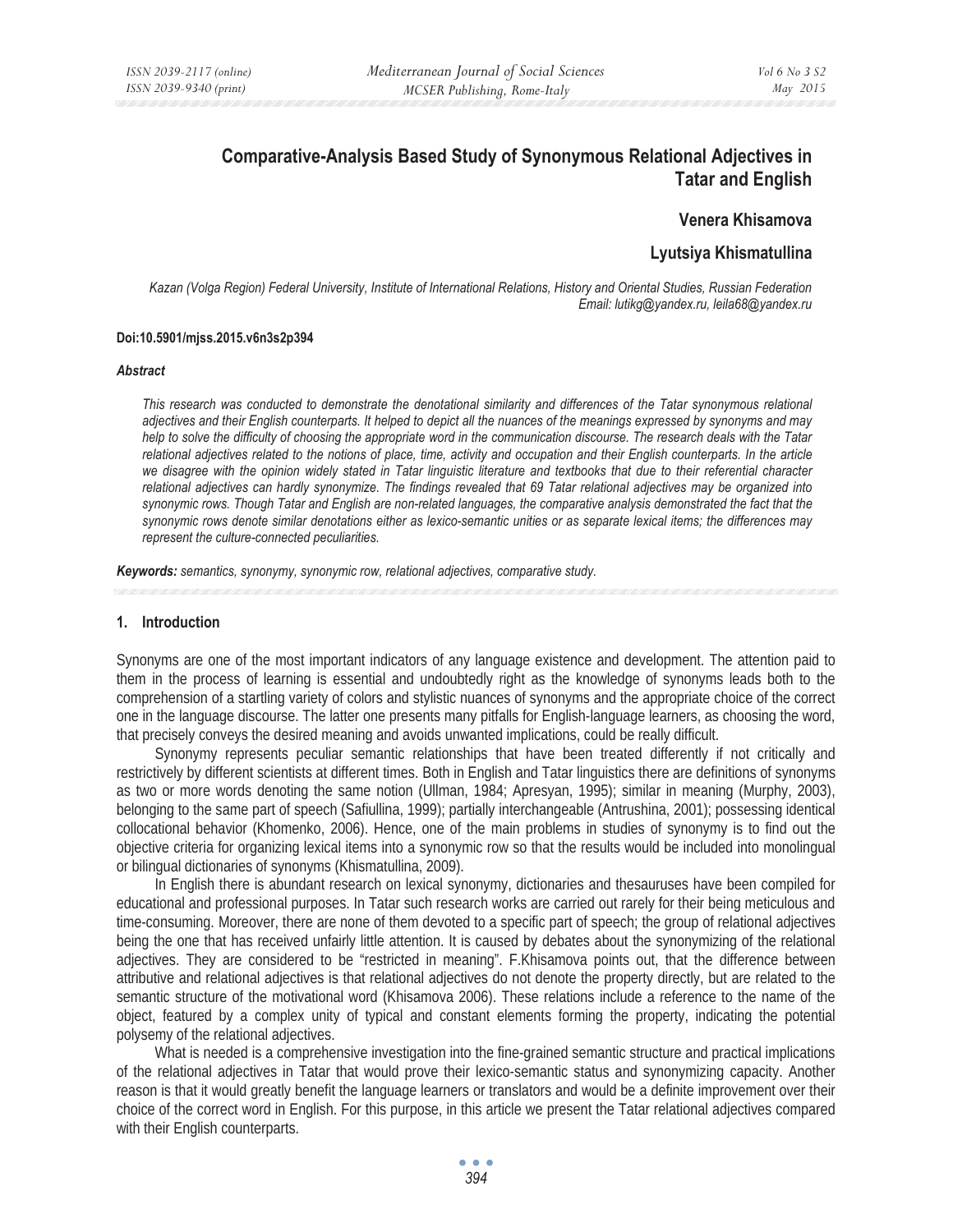| ISSN 2039-2117 (online) | Mediterranean Journal of Social Sciences | Vol 6 No 3 S2 |
|-------------------------|------------------------------------------|---------------|
| ISSN 2039-9340 (print)  | MCSER Publishing, Rome-Italy             | May 2015      |

In his article Fortesque points out, one possible approach is to focus on the empirical data presented by the languages compared, hopefully "triangulating" in inductively on the common parameters that can subsequently be taken to be semantically universal (Fortesque, 2010). In Tatar linguistics the approach was initially developed by Gatiatullina Z.Z. (Gatiatullina, 1982), Bakeyeva D.H. (Bakeyeva, 1985), Zakamullina M.N. (Zakamullina,1999), Khisamova V.N. (Khisamova, 2004), which was successfully introduced into language teaching practice in Tatar State Institute of Humanities (between the years 1995-2005) where the student body basically consisted of the Tatars. We strongly support the approach and believe, that such research will make it possible to reveal denotational similarity and differences of the synonyms within one notional scale in different languages; deeper understand the semantic and functional variety of the relational adjectives in Tatar and their counterparts in English; consequently, contribute to making a bilingual (Tatar-English) Dictionary of Synonyms.

## **2. Method**

The present study is an endeavor in that the research question is answered by comparing and contrasting the relational adjectives in Tatar and their counterparts in English. During the first phase of the study in order to collect a substantial body of data, the Tatar dictionary of synonyms Sinonimnar Suzlege by Hanbikova and Safiullina (1999) was examined in Tatar. The English synonyms were collected from Oxford Learner's Thesaurus: A Dictionary of Synonyms (2012), Oxford Dictionary of Synonyms and Antonyms (1999), New Webster's Dictionary and Thesaurus (1995).

Secondly, the selected lexical items were semantically and functionally analyzed. Relying crucially on the granularity of meaning and the specificity of representation, the synonymous lexical items were considered in the written discourse. The literature corpus comprised with the newspaper corpus consisted altogether of 136 Tatar and 367 English statements and quotes. Based on the context-dependent implication of the synonymous lexical items, we expanded some of the Tatar synonymic rows.

The Tatar relational adjectives and their English equivalents in the aforementioned dictionaries and research corpora were picked out manually. Based on the traditional approach, the Tatar relational adjectives and their English equivalents were categorized into three groups:

the relational adjectives denoting place;

the relational adjectives denoting time;

the relational adjectives denoting activity and occupation.

Finally, the relational adjectives were examined in the light of comparative analysis. As we focus our attention on synonymy as sense-synonymy and lexeme-synonymy, the Tatar and English monolingual glossaries were examined. The valid data was collected from the Tatar monolingual glossaries Tatar Teleneng An'latmaly Suzlege (vol.1-3, 1977-1981), Tatar Teleneng An'latmaly Suzlege (Ganiyev, 2005) and the English monolingual glossaries Longman Exams Dictionary (2006), Longman Dictionary of Contemporary English (2009) and Merriam-Webster Online Dictionary. The definitionbased sense analysis of the synonyms helped us determine the most appropriate choice of the equivalent word in English.

## **3. Analysis**

In our research we call synonymous relational adjectives two or more lexical units, denoting the same notion and sharing at least one common semantic property, but different in emotional coloring and stylistic characteristics, intersubstitutable in some contexts, "as context is a dynamic construct that appears in different formats in language use both as a repository and trigger of knowledge" (Kecskes, 2008).

As previously mentioned, our research is based on the traditional classification of the relational adjectives in Tatar denoting place, time, activity and occupation; although in English they are generally presented by two types of adjectives: the ones denoting property through relation to time and place are called "relational" adjectives, the others are called "topical".

In what follows an attempt is made to explain the semantic properties of the synonymous relational adjectives; demonstrate the similarities and differences between the Tatar synonyms and their English counterparts; cross-tabulate the examined data.

## *3.1 Tatar synonymous relational adjectives denoting time vs English counterparts*

'Time' is one of the main objective forms of the existence of a developing matter, which is measured as certain moments,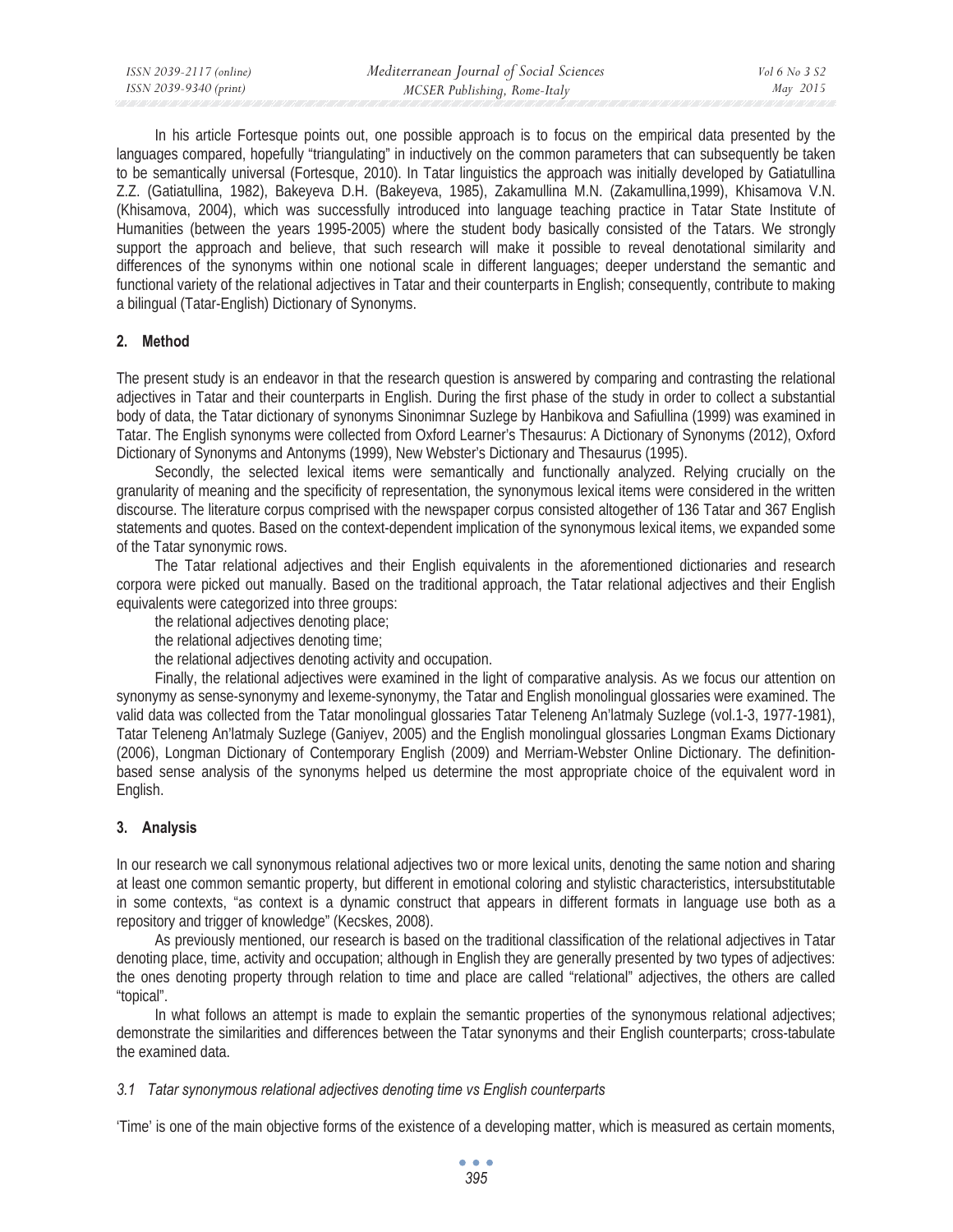periods, and, from a subjective point of view, all existing tangible and intangible objects possess such characteristics as the beginning, the duration and the end.

The research showed that the group of synonymous relational adjectives related to time can be made of such Tatar lexical items as *boryngy, wakytly, wakytsyz, bashlangych, songy, teshke* and their English counterparts *ancient, temporary, initial, last, untimely, midday*. The adjectives express different relations to time and time properties: *boryngy /ancient* are related to the distant past, *wakytly* / *temporary* to temporality, *bashlangych* / *initial* to the starting point of something, *songy* / *last* to termination, *wakytsyz* / *untimely* to the events that happened before an expected time, *teshke* / *midday* to what is happening in the middle of the day.

Examining and comparing the synonymic rows we found out that the Tatar *wakytsyz* is synonymous with *wakytynnan elek*, *wakytynnan alda*, *ketmegende*, while the English *untimely* does not have any synonyms fixed in dictionaries as a dominant word. According to the semantic representation and the collocational behavior *untimely* expresses the nuances peculiar to Tatar *wakytynnan alda*, *wakytsyz (the untimely end - wakytynnan alda betu, the untimely death - wakytsyz ulem).* Yet, the Tatar synonyms are semantically identical with the English adjectives *early* and *unexpected,* which, consequently, let us expand the synonymic row *wakytsyz* by adding one more lexical item *irte (early rains* – *irte yanggyrlar; the early arrivial - wakytynnan alda kilu; the unexpected outburst of laughter*– *ketmegende kelep zhiberu)* 

Similar is the case of Tatar synonymic row *teshke* and its English counterpart *midday* which as an adjective does not have any synonyms.

The Tatar synonymic row *songy* and the English *last* are related to the time preceding present (*songy ellarny - for the last three decades, songy heberler - the latest news)* or denoting the phenomenon, coming after all others in time (*songy tramvay – the last tram*). Moreover, both synonymic rows may denote the idea that cannot be altered (*songy suzne eytu; ahyrgy ant; the final decision*); the highest degree or rank (*aktyk tamchy kanga chakly sugyshu; catch the last straw*), unsuitable or least wanted person (*aktyk keshe; the last person they would have invited*). In addition, the English synonyms differ from the Tatar synonymic row by expressing the idea of 'coming near the end of speech, event or activity' (*the concluding words, the conclusive speech)* and 'leading gradually to death' (*a terminal disease*), both implying the indirect reference to time.

The Tatar synonymic row *boryngy* and the English *ancient* express two sets of meaning: 1) 'belonging to a time long ago' and 2) 'having existed for a long time'. The first is conveyed in Tatar by the dominant word *boryngy (boryngy*  zaman, boryngy urmannar, boryngy zhamgiyat), whereas in English the meaning is expressed by the synonymous adjectives *bygone, earlier, immemorial, olden, past, prehistoric, primeval, primitive, primordial, remote* (*a bygone age, time immemorial, remote time, an antique plate, primeval forests).* The second meaning is equally expressed by the synonymic rows in both languages (*kadimi yazu – the ancient art of calligraphy, borynnan kalgan yola - antiquated device, iskergen kanunnar - obsolete equipment, iske kiyem - old-fashioned clothes)*, though the Tatar *boryngy* does not convey the nuance.

As for the Tatar *wakytly* and its synonym *az wakytly* that carry the implication of 'lasting for only a limited time' or 'intended to be used for only a period of time', they share almost all the senses expressed by the English synonymic row *temporary* (*wakytly chara – a temporary measure, wakytly eshche – a transient worker, az wakytly behet - short-lived happiness, wakytly pauza – a momentary pause*). Similar is the pair of the Tatar *bashlangych* and the English *initial,* that denote the relation to the beginning (*berenche adym - the initial step, bashlangych nokta - the starting point)* or reveal the things existing or happening first (*bashlangych mektep - the primary school, berenche class - the first victory, ing berenche karlar - the earliest birds, berenche kul'yazma – the original version).* 

Table 1 shows the Tatar synonymous relational adjectives with their English counterparts related to time. The context-determined synonyms are given in italics.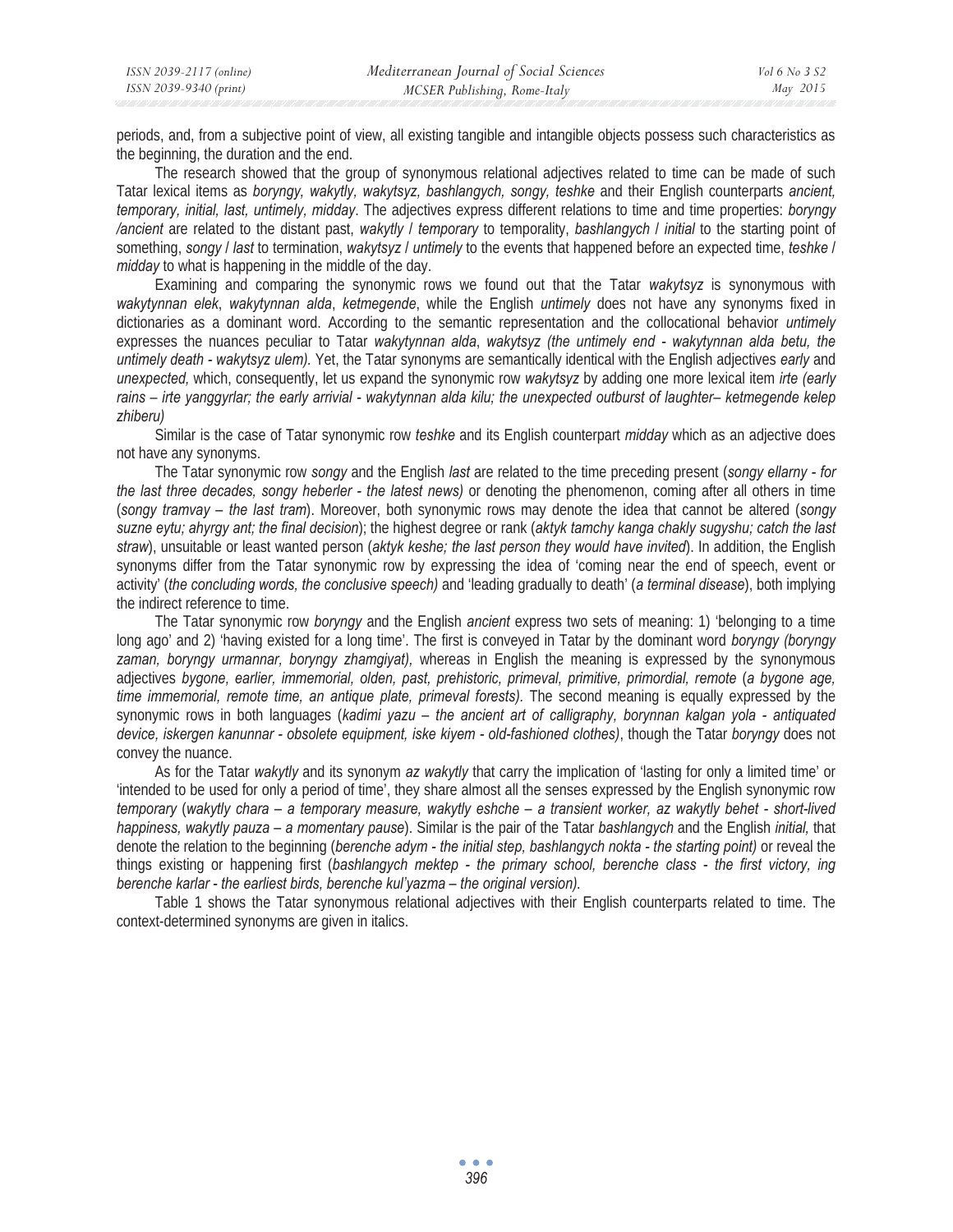|   | Tatar synonymic row<br>dominant word | Meaning                                             | Tatar synonyms                                                                  | English counterparts                                                                                          |
|---|--------------------------------------|-----------------------------------------------------|---------------------------------------------------------------------------------|---------------------------------------------------------------------------------------------------------------|
| 1 | boryngy                              | belonging to a time long ago                        | boryngy                                                                         | ancient, bygone, earlier, immemorial, olden,<br>past, prehistoric, primeval, primitive, primordial,<br>remote |
|   |                                      |                                                     | iskergen                                                                        | old-fashioned                                                                                                 |
|   |                                      | having existed for a long time                      | kadimi, borynnan<br>kalgan,                                                     | ancient, antiquated                                                                                           |
|   |                                      |                                                     | iske                                                                            | obsolete                                                                                                      |
| 2 | teshke                               | happening in the middle of the<br>day               | teshke,<br>tesh wakytyndagy,<br>kendezge,<br>ken urtasyndagy, ken<br>uzegendege | midday                                                                                                        |
| 3 | wakytly                              | lasting for only a limited time                     | wakytly                                                                         | temporary, momentary                                                                                          |
|   |                                      |                                                     | az wakytly                                                                      | short-lived, short-term                                                                                       |
|   |                                      | used for only a period of time                      | wakytly                                                                         | temporary, transient                                                                                          |
| 4 | bashlangych                          | related to the beginning                            | bashlangych                                                                     | initial, primary                                                                                              |
|   |                                      |                                                     | berenche                                                                        | first                                                                                                         |
|   |                                      | existing or happening first                         | ing berenche                                                                    | earliest, original                                                                                            |
| 5 | songy                                | coming after all others in time                     | songy, aktyk, ahyrgy                                                            | llast                                                                                                         |
|   |                                      | coming near the end of speech,<br>event or activity | aktyk, ahyrgy                                                                   | concluding, conclusive                                                                                        |
| 6 | wakytsyz                             | happening before expected time                      | wakytynnan elek,<br>wakytynnan alda                                             | untimely                                                                                                      |
|   |                                      |                                                     | ketmegende                                                                      | unexpected                                                                                                    |
|   |                                      |                                                     | irte                                                                            | early                                                                                                         |

|  |  |  | Table 1: Tatar synonymous relational adjectives denoting time and their English counterparts |  |
|--|--|--|----------------------------------------------------------------------------------------------|--|
|--|--|--|----------------------------------------------------------------------------------------------|--|

## *3.2 Tatar synonymous relational adjectives denoting place vs English counterparts*

Generally, by the notion of 'place' we understand the space that can be occupied by someone or something, where something is or may be located. While speaking of specific objects, 'place' is also understood as a certain part, a separate fragment, a piece of land on the surface of the Earth.

In the semantic structures of the Tatar synonymic rows *algy, asky, argy, tyshky, echke, yugarygy* and their English counterparts *front, lower, distant, external, internal, upper* the relation to place is conveyed by expressing the ideas of 'remaining in a place', 'located at different distances and positions'.

The location of things out of sight or far away is determined by the Tatar *argy, yeraktagy, ikenche, tege.* The meaning is vividly expressed by the first two synonyms: *argy yaktan bolyt kile (the thunderstorm is coming from afar), yeraktagy yoldyz yaktyrak yana (a distant star shines brighter),* whereas the latter two are more likely to denote the objects located on another place (*ikenche urynda/in another place*), on the opposite side (*yulnyn ikenche yagyna chyk!/go to the other side of the road*) or at the other end (*tege ochta/at the other end*). In comparison, the English synonymic row conveys the location far away in space emphasizing this or that feature of a place stronger: *inaccessible* is frequently applied to objects capable of being reached only with great difficulty or not being reached at all, *remote, out-of-the-way* denote the location of the objects from populous or much-traveled regions, *outlying* implies being at a distance far from the central part or the main body, *god forsaken* expressess the location far away from where people live, because it contains nothing interesting and cheerful. The relation to location on another place or the other side is denoted by the English *other* and *opposing* which are not synonymous with *distant*.

The Tatar synonymous relational adjectives *tyshky* and *oske* are similar to the English synonymous adjectives *outer, outward, external, outside, exterior,* which denote the location on the outside of something. Though small in number, the Tatar synonymic row denotes approximately all the senses the English synonyms have (*tyshky kuyafet – the outward appearance, tyshky donya – outside/external world; eske kiyem - outer clothing/ overcoat, eske kat buyay – the exterior wall paint).* 

The other Tatar synonymic rows denote the location of objects under beneath (*asky),* inward (*echke*), at the top or highest part *(yugarygy),* in the front *(algy).* The notions are denoted in English by the lexical items not synonymous with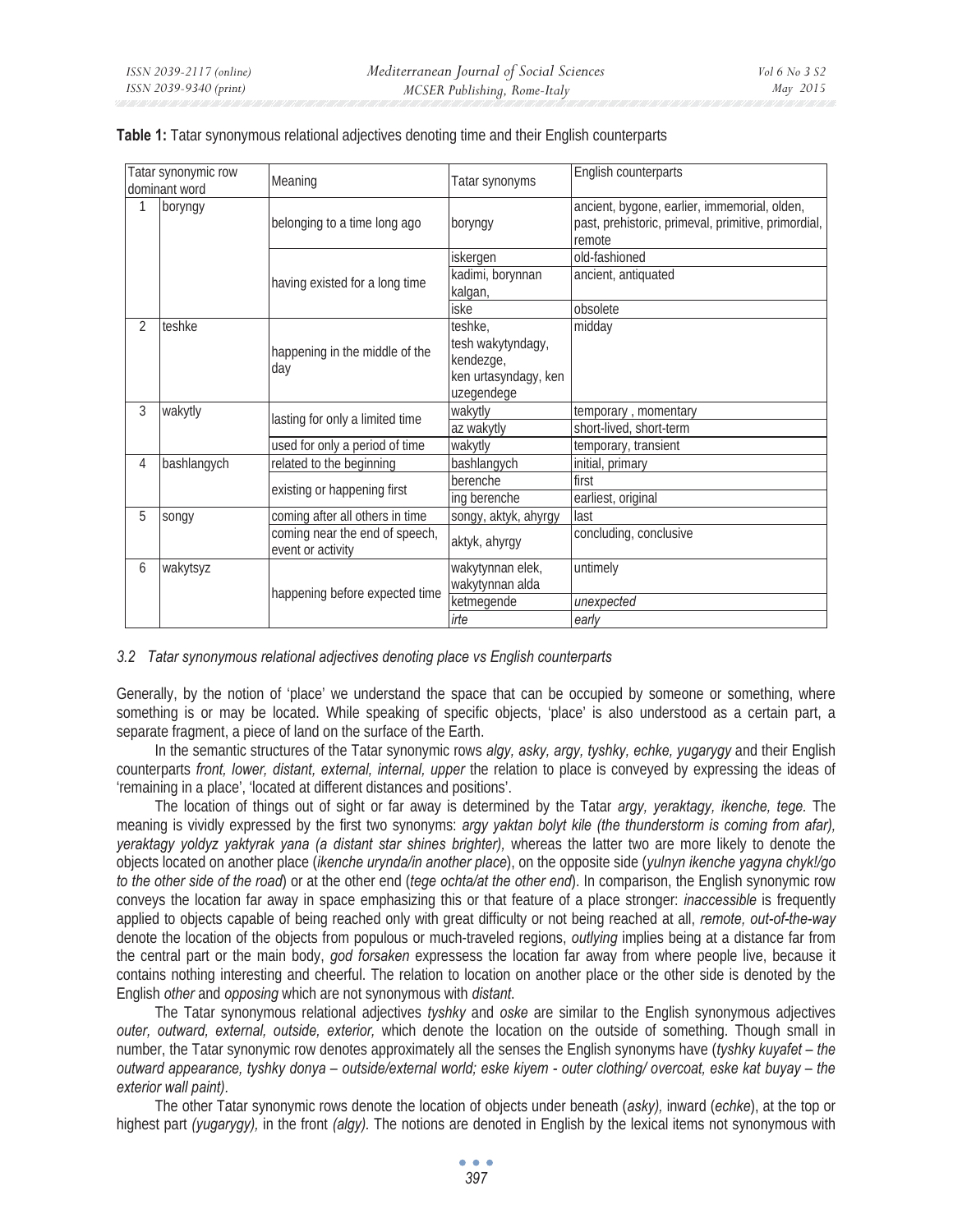each other (*asky iren - lower lip, asky/ tubenge kat – the ground floor; echke bulme – the inner room, echke organnar – the internal organs, echten kiya torgan kiyem – the underclothes; yugarygy och – the upper part (of the village), estege paluba – the upper deck, estege tartma – the top drawer; algy ishek - the front door, aldagy saflar - front-line troops).* 

Table 2 depicts the Tatar synonymous relational adjectives with their English counterparts related to place. The context-determined synonyms are given in italics.

|                | Tatar synonymic row<br>dominant word | Meaning                                                                                   | Tatar synonyms                                        | English counterparts                  |
|----------------|--------------------------------------|-------------------------------------------------------------------------------------------|-------------------------------------------------------|---------------------------------------|
|                | algy                                 | located in or at the front of something                                                   | algy, al, aldagy                                      | front, anterior                       |
|                |                                      |                                                                                           | algy, aldagy                                          | forward                               |
| $\overline{2}$ | asky                                 | positioned below the other things or of<br>the bottom part of something                   | asky, tubendege                                       | lower, ground                         |
| 3              | argy                                 | being at a great distance                                                                 | argy, yeraktagy                                       | distant, far, far<br>away, remote     |
|                |                                      | being in a position on the other side                                                     | argy, ikenche, tege                                   | opposite, other                       |
|                |                                      | located far from interesting people<br>and places; not at all interesting or<br>appealing | zhehennem<br>astyndagy/tishegendege, alla<br>kargagan | god-forsaken                          |
| 4              | tyshky                               | located, seen, or used on the outside<br>or surface of something                          | tyshky                                                | outward, external,<br>outside, outer, |
|                |                                      |                                                                                           | oske                                                  | outer, exterior                       |
| 5              | echke                                | located inside or toward the inside of<br>something                                       | echke, echtege,                                       | internal, inner                       |
|                |                                      | located below or beneath something                                                        | astan kiye torgan, echten kiye<br>torgan              | underneath                            |
| 6              | yugarygy                             | positioned at a higher position or level<br>than something else                           | yugarygy, yugary, yugarydagy,<br>ostege               | upper                                 |
|                |                                      | being the top part of something                                                           | oske                                                  | top                                   |

**Table 2:** Tatar synonymous relational adjectives denoting place and their English counterparts

## *3.3 Tatar synonymous relational adjectives denoting activity and occupation vs English counterparts*

Most Tatar adjectives related to activity and occupation are borrowed from the Arabic or Persian languages, which in the course of time actively interacted with other words in Tatar and created synonymous bonds with them. Among them we can determine the synonymous groups of adjectives related to military, political, social, scientific and cultural spheres.

The relation to the military sphere or military activities is denoted by the Tatar synonymic row *herbi* and its English counterpart *military* that describe an object pertaining to the armed services, soldiers or the military (*herbi kiyem, a military parade)* and associated with affairs of war (*herbi esirler, military operations)*. What makes the synonymic rows different is the fact that Tatar synonyms *herbi – gaskeri, armiyede hezmet ituche, armiyeche* generally imply belonging to the armed forces while the lexemes in the English synonymic row *military* are rather applicable to war or warfare. For instance, *armed* refers to people having or bearing weapons and use of them for purpose of securing, warranty or frightening (*armed escorts*, *armed robbery*); *belligerent* and *fighting* denote engagement in war and eagerness to fight (*belligerent nations; a fighting field*); *warlike* implies the feeling of hostility that leads to war (*warlike preparations*); *martial* expresses fitness for war (*martial men*).

The Tatar relational adjectives *izhtymagiy, sotsial, zhemgiyawy* denote the property through the relation to social organization, activity, order (*izhtymagiy hereket, sotsial tormysh)*. The similar meaning is expressed in English by the adjective *social* that forms three units of synonyms based on the following senses: relating to the human society/public as an aggregate body or the quality of people's life *(social institutions, the societal structure, civilized standards)*; involving people in general (*social services, public libraries, communal facilities*); forming groups with others of the same species or living together in colonies of the same kind (*social/gregarious insects*). Indeed, the nuances of the compared synonymous relational adjectives stem from the meanings of the root nouns. The Tatar *zhemgiyat* denotes a group of people, united by social relations of production at a certain historical period; the English *society* refers to a group of people living together in an organized way or a group of people sharing similar interests, ideas.

The synonymic rows *seyesi* in Tatar and *political* in English denote the property through the relation to politics,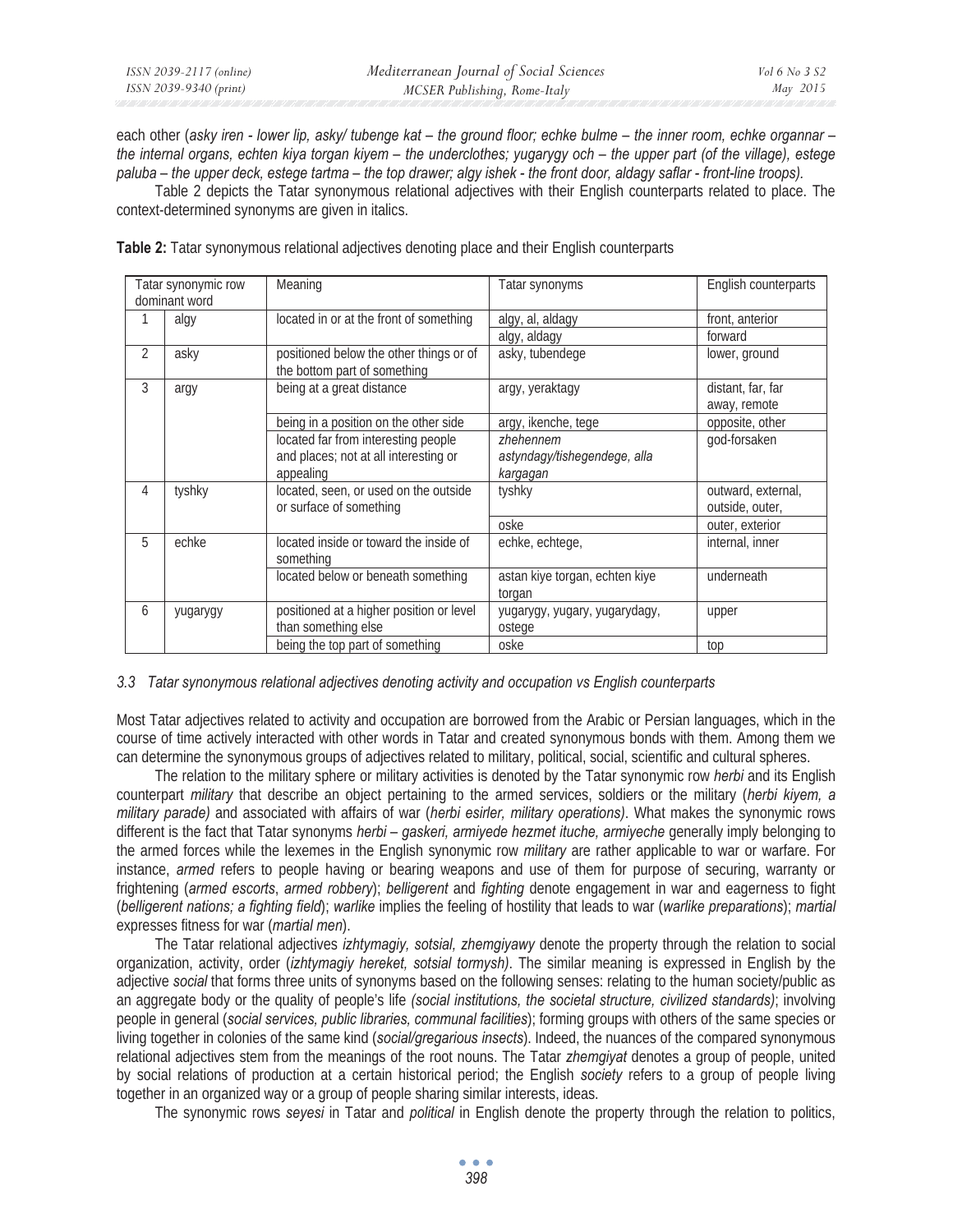| ISSN 2039-2117 (online) | Mediterranean Journal of Social Sciences | Vol 6 No 3 S2 |
|-------------------------|------------------------------------------|---------------|
| ISSN 2039-9340 (print)  | MCSER Publishing, Rome-Italy             | May 2015      |

affairs of state (*seyesi publitsistika, political leaders)*. Compared with the English synonymic row, the Tatar relational adjectives *seyesi* and *politic* are absolutely identical in meaning. The English synonymic row, wider in sense, describes different aspects or features of political structures and activities: *administrative* relates to administration (*administrative duties), diplomatic* implies the activity of managing the relationships between countries (*a diplomatic visit*)*, governmental*  carries the implication of the affairs or structure of government or politics or the state (*governmental power), legislative*  denotes belonging to legislation, having the power to make laws *(the Legislative Council), parliamentary* relates to the Parliament as the supreme legislative power (*Parliamentary approval*).

The Tatar relational adjectives *gyilmi* and *fenni* are synonymous by being related to science, its principles and methods (*gyilmi donya, fenni hezmet).* In English the property related to science is denoted by the synonymic row *scientific*, thus, its synonyms differ by implying accuracy, extreme care, conformity to fact (*meticulous, precise, exact, rigorous*, *thorough*), accentuating on reason (*rational*) and order (*orderly, systematic*, *methodical*). Thus, the English synonymous lexical items do not only relate to science as accumulated and established knowledge which has been systematized and formulated; but indicate the characteristics of scientific research, data, analysis, experiments, that essentially differentiate it from the Tatar *gyilmi*.

The relation to the cultural sphere is denoted by the Tatar relational adjective *medeni* and its English counterpart *cultural* (*medeni eshchenlek – cultural activities, medeni tormysh - cultural life)*. Additionally, both synonymic rows have senses which indicate other properties. The Tatar *kul'turaly* refers to well-educated people, behaving in a sensible way, polite, conforming to high moral standards (*kul'turaly keshe).* The English synonymic row may imply the appreciation of beauty or good taste (*aesthetic*), pretensions to superior learning (*highbrow*), the inclination to increase knowledge (*educational, enlightening, enriching*), refinement in taste and manner (*civilized*).

|   | Tatar synonymic   | Meaning                                    | Tatar synonyms          | English counterparts    |
|---|-------------------|--------------------------------------------|-------------------------|-------------------------|
|   | row dominant word |                                            |                         |                         |
|   | herbi             | relating to the armed forces               | herbi, gaskeri,         | military,               |
|   |                   | having or bearing weapons                  | gaskeri                 | armed                   |
|   |                   | fighting a war                             | herbi                   | belligerent, fighting   |
|   |                   | serving in the armed forces                | armiyede hezmet ituche, | enlisted, uniformed     |
|   |                   |                                            | armiyeche               |                         |
| 2 | izhtymagiy        | relating to society and living together in | izhtymagiy, sotsial,    | social, communal,       |
|   |                   | an organized way                           | zhemgiyawy              | organized, civilized    |
|   |                   | relating to people in general              | zhemgiyawy              | public                  |
| 3 | seyesi            | relating to politics                       | seyesi, politic         | political               |
| 4 | gyilmi            | relating to science                        | gyilmi, fenni           | scientific              |
| 5 | medeni            | relating to culture                        | medeni, kul'turaly      | cultural                |
|   |                   | behaving in a polite and reasonable way    | kul'turaly              | civilized, well-behaved |

**Table 3:** Tatar synonymous relational adjectives denoting activity and occupation and their English counterparts

## **4. Conclusion**

The comparative analysis of languages is a key method to examine any language phenomenon. It helps to shed more light on the structural, semantic, stylistic, expressive aspects of words in a language. Today we may rely on a relatively shallow coverage of lexical phenomena in Tatar. Accordingly, the synonymy of relational adjectives is given far less attention.

As the research showed, despite the fact that Tatar relational adjectives indicate the property through the relation to the object or phenomenon, they are not strictly restricted as lexical items capable to organize synonymic rows within their semantic structures. The study covered 69 Tatar relational adjectives, organized into 17 synonymic rows, and their 133 English counterparts.

In the study the core denotation and the semantic similarity were considered as the universal features for the Tatar and English synonyms. Hence, the Tatar relational adjectives and their counterparts in English share the similar relations to time, place, activity and occupation.

According to the character of the notion denoted, the synonymic bonds within the synonymic row vary both in terms of sense relations and in number. It turned out that the similar notions are indicated differently by synonymous items in Tatar and English. There are the cases when the senses of the Tatar synonymic row are expressed by a single lexical item in English, or by several lexemes not synonymous with each other. Interestingly, the Tatar synonymic row